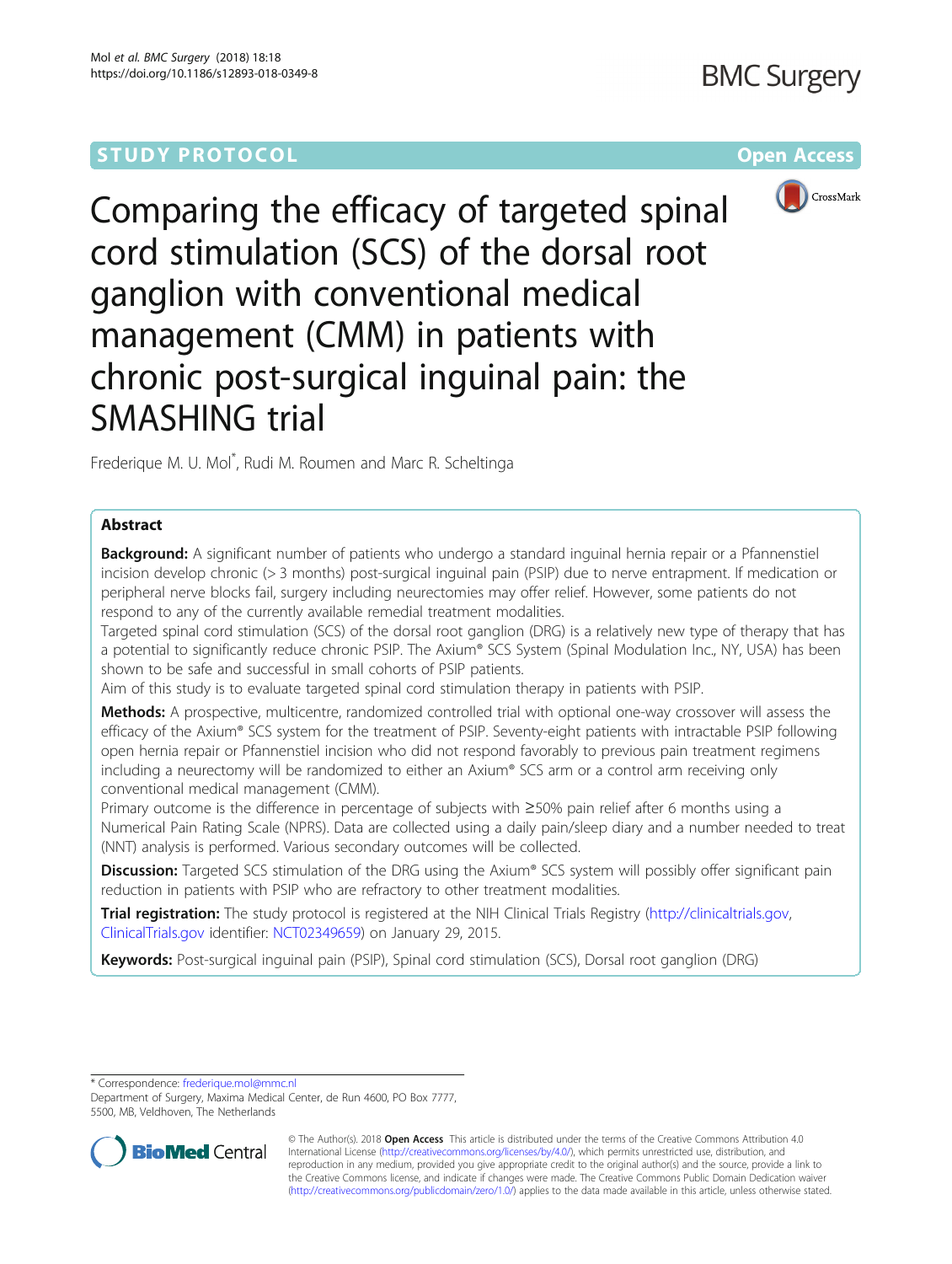### Background

Herniorrhaphies are performed 800.000 times a year in the U.S. A male person in the industrialized world faces an up to 27% lifetime risk of requiring surgery for his inguinal hernia [\[1\]](#page-5-0). Some 10–12% of these patients were found to report moderate to severe chronic pain after the operation [[2](#page-5-0)–[4\]](#page-5-0). Chronic postherniorrhapy inguinal pain may be caused by nociceptive, inflammatory or neuropathic changes, the latter depending on whether inguinal nerves are affected. A comparably related pain syndrome may occur after nerve entrapment following a lower abdominal pfannenstiel incision [\[5\]](#page-5-0). Both pain entities are also referred to as chronic post-surgical inguinal pain (PSIP) syndromes.

Recently, a consensus was proposed concerning the management of chronic postherniorrhapy inguinal pain [[6\]](#page-5-0). If non-surgical options failed, a triple neurectomy with inguinal nerves removal via an inguinal approach is suggested. Success rates range from 50 to 100%, depending on surgical technique (open or laparoscopic) and definitions of outcome measures [\[7](#page-5-0)–[9](#page-5-0)]. However, the suggested consensus did not address alternative treatment options once a patient was an all options non-responder. Interestingly, a recent study showed that the number needed to harm, defined as patients who had an increase > 25% of pain compared to preoperatively, was 1 of 8 patients at a 3 year follow up when a selective neurectomy accompanied by mesh removal was performed. [\[10\]](#page-5-0)

Currently, few therapeutic options are available for patients demonstrating limited (or no) success after neurectomy. A promising new treatment tool is spinal cord stimulation (SCS) of the dorsal root ganglion. This novel variant of traditional SCS is claimed to effectively target the groin and has proved to be a safe and efficaous therapy in small, heterogeneous case series of patients with PSIP [[11,](#page-5-0) [12](#page-5-0)]. In order to evaluate whether this therapy is an effective treatment option for PSIP, a randomized clinical trial comparing SCS to conventional medical management is proposed. [\[13\]](#page-5-0) Aim of the present article is to report on characteristics regarding the set-up of this randomized clinical trial.

## Methods

#### Study design

The SMASHING (Spinal Modulation After failed Surgery for chronic pain following Hernia treatment in INGuinal area) trial is a randomized, cross-over, multicenter study. The protocol is approved by the Regional Ethics Committee of the Máxima Medical Center, Veldhoven, The Netherlands (no. 1435). The objective is to evaluate the efficacy of SCS of the DRG with an Axium® SCS System of Spinal Modulation Inc. in patients with post-surgical pain after a hernia repair or pfannenstiel incision who did not favorably respond to a neurectomy. Clinical results of the Axium arm are compared with those in a CMM arm. Patient enrolment has started in February, 2015. The study protocol is registered at the NIH Clinical Trials Registry (http:/[/clinicaltrial.gov,](http://clinicaltrial.gov) [ClinicalTrials.](http://clinicaltrials.gov) [gov](http://clinicaltrials.gov) identifier: NCT02349659).

#### Inclusion criteria

Adults (18 years or older) of either gender suffering from persistent inguinal pain (minimum duration of 6 months) following either open or laparoscopic inguinal hernia repair surgery or a Pfannenstiel incision who have subsequently undergone and failed to respond to a neurectomy procedure will be considered for inclusion. Failure to benefit from additional treatment options such as peripheral nerve blocks, physical therapy, minimally invasive interventional pain procedures and medical regimens with at least a tricyclic antidepressant or similar neuropathic pain agents is required. Patients should have a minimum daily average baseline pain rating of 5 out of 10 in the inguinal area on an 11-point NPRS. Patients should be able to operate the device. Inclusion criteria as set out by the Dutch Neuromodulation Society should be met. A psychologist will screen patients and assess for suitability within a multidisciplinary team including an anesthesiologist or pain specialist and a surgeon-herniologist. [\[6\]](#page-5-0)

Patients are excluded if there are contra-indications for device implantation such as pregnancy, ongoing infection, coagulation disorders, previous spinal surgery at or between vertebral levels T10-L2, the presence of other active implantable devices or a condition which will require MRI investigations. Patients are not allowed to undergo injection therapy or radiofrequency treatment at the target neural structure in the 3 months prior to inclusion. An escalating or changing pain condition and a diagnosis of cancer in the past 2 years are also considered as exclusion criteria.

#### Randomization

Patients are considered for the trial if all criteria are satisfied. After suitability within is confirmed by the multidisciplinary team, informed consent is signed after patient is adequately informed and has agreed upon participation. Patients will be randomized in a 1:1 ratio to either arm. An independent statistician will generate and hold the allocation sequence, concealed from those involved in assessing eligibility and recruiting subjects.

#### Interventions

The SCS group (Axium® Group, Fig. [1\)](#page-2-0) receives an Axium® SCS System within 4 weeks after randomization. Implantation is performed in one of the participating centers by an experienced anesthesiologist or neurosurgeon. Electrodes are placed in the epidural space near the targeted DRG under sedation in a surgical theatre, using a transforaminal, fluoroscopy checked approach. During the procedure, the patient is asked if paresthesia elicited by stimulation covers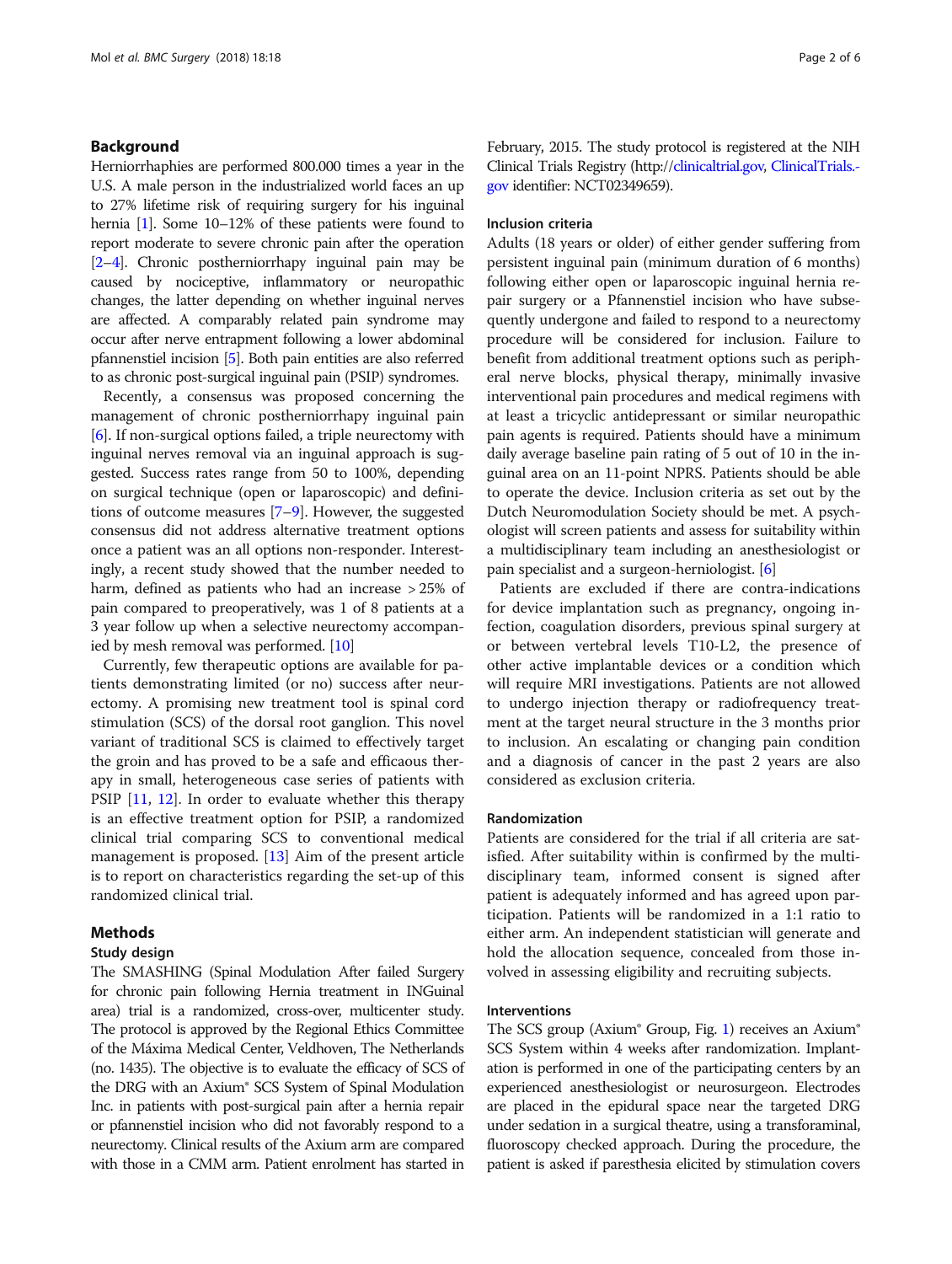<span id="page-2-0"></span>

the painful area. If so, electrodes are connected to an external stimulator if a trial phase is deemed needed. After a successful trial (defined as reaching adequate pain relief upon stimulation), a fully implantable device will be placed in a second session some 2–3 weeks later on as earlier suggested. [\[11](#page-5-0), [12](#page-5-0)] After implantation, patient will be subjected to a standard follow-up schedule as dictated by the implanting center plus additional trial visits if needed.

After randomization, the CMM (CMM group, Fig. 1) will continue with prior pain treatments as previously initiated by their general practitioner or pain specialist. This regimen will generally comprise physical therapy and medications such as a tricyclic antidepressant (amitriptyline) and/or anticonvulsants (pregabalin, gabapentin, valproic acid), opioids or other analgesics, as is the standard protocol for neuropathic pain. Use and adjustment of pain medication is allowed and monitored. There are no restrictions to dosage and sort of pain medication including opioids.

However, interventional pain techniques are not allowed during this time period. If (pulsed) radiofrequency, epidural or peripheral injection or infusion therapy with analgesic agents or any other form of neurostimulation (traditional SCS, Deep Brain Stimulation, TENS) are performed, these treatments are considered as a protocol violation. After 6 months, patients will be offered to cross-over to the Axium ® Group. They will then receive treatment and follow-up as previously described.

#### Collection of data and clinical follow-up

Patients of both groups will undergo a follow-up visit after 2 weeks, 1 month, 3 months, 6 months and 12 months postrandomisation. Standardized questionnaires investigating quality of life, physical impairment, health resources utilization, subject satisfaction and adverse events will be completed. Validated questionnaires such as the EQ-5D, BPI, NPSI (Neuropathic Pain Symptoms Inventory) and a 7 point Likert Scale will be used. Pain and sleep will be evaluated using a pain-sleep interference diary containing an NPRS and DSIS over a 7-day period. Measures of average, worst and least pain during the previous 24 h are obtained using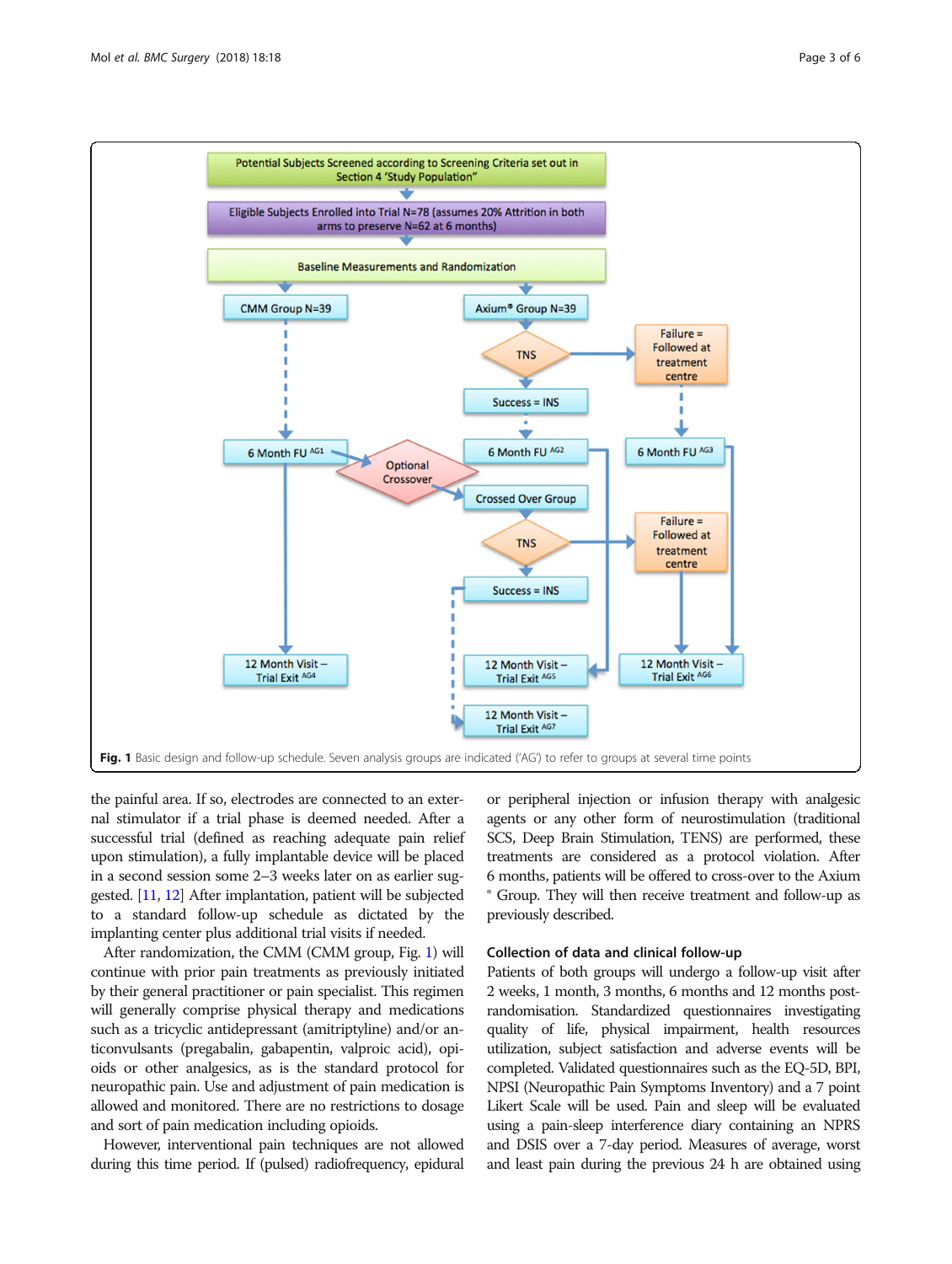this diary. Primary analysis is conducted on average pain intensity scores. Physical examination will be performed in order to assess changes in neuropathic pain symptoms.

#### Study endpoints

The primary outcome is percentage of subjects experiencing a minimal 50% reduction in average daily pain intensity as measured using the average NPRS as noted in pain diaries in the Axium® group as compared to the CMM group. Group differences in the change in pain intensity scores (NPRS) at the 6-month FU visit are also calculated. The analysis will be done following an Intention to Treat (ITT) principle.

Secondary outcomes are an 'as treated' analysis of the percentage of subjects experiencing a minimal 50% reduction in average daily pain intensity (NPRS) at 6 months and the mean difference in the change in pain intensity scores (NPRS) between the successfully trialed subjects with the Axium<sup>®</sup> arm as opposed to the CMM arm. This 'as treated' analysis is important as it reflects clinical convention i.e. utilization of a therapy trial (TNS) to improve changes of a successful outcome with the fully implantable system. A number needed to treat (NNT) analysis at the 6-months time point for  $≥30\%$  and  $≥50\%$  pain relief is also performed. However, reduction in pain intensity is not the only clinically relevant outcome in chronic pain patients. Changes in disability, pain interference, neuropathic pain symptoms, sleeping disorders and health resources utilization are also investigated using validated questionnaires at baseline and each follow-up visit. (Fig. [2](#page-4-0)).

Total study duration is anticipated to be 2 years.

#### Sample size

Sample size estimation is based on a 'responder' analysis as recommended by the Initiative on Methods, Measurement, and Pain Assessment in Clinical Trials (IMMPACT) group recommendations [[14](#page-5-0)]. The estimated proportion of responders ( $\geq 50\%$  reduction in pain NPRS) in the CMM group is 10%, based upon data generated by a RCT on SCS in failed back surgery syndrome (FBSS) [\[15](#page-5-0)]. Expected effect size in the Axium® group is extrapolated from published literature  $[11, 12]$  $[11, 12]$  $[11, 12]$  $[11, 12]$  $[11, 12]$ . The targeted effect size is a difference in proportion responding to treatment (Axium® vs. CMM) at the 6-month time point of 40%; i.e., 50% responding in Axium® group vs. 10% in the CMM group. With 90% power and  $2p = 0.05$ , using a normal approximation with continuity correction, 31 subjects are required in each group at the 6 months primary endpoint analysis follow up point. With an allowance for attrition of 20% in both arms at 6-month follow-up, a total of 78 subjects is recruited  $(62/0.8 = 78)$ . Sample size estimation was conducted using Stata software (version 13.1; StataCorp, College Station, TX). Figures were verified using Medcalc® software (v.14.8). There are no specific data to judge the

effect size of CMM or the drop out rates in this specific study population.

#### Statistical analysis

The primary analysis is a comparison of the proportion of responders ( $\geq 50\%$  pain relief) in the Axium® versus CMM group at the 6-months time point. The mean difference between proportions and 95% confidence intervals are calculated. A risk difference is obtained using generalized linear modeling with a binomial distribution and an identity link. Difference between groups in the change in pain score (6-months minus baseline), adjusted for any chance imbalance between groups at baseline (ANCOVA model) are also calculated. The mean treatment effect (Axium® minus CMM) together with its 95% confidence interval is obtained. NNT will also be calculated as the reciprocal of the difference in proportions of responders (Axium® minus CMM) and presented with its 95% confidence interval. All analyses are conducted both 'as randomized' (intention to treat principle) and 'as treated' (secondary).

#### **Discussion**

The results of the presently proposed ´SMASHING´ trial may shed light on a possible viable alternative treatment option once other treatments have failed in therapy resistant patients with PSIP. A very recent consensus protocol does not address this group [[6\]](#page-5-0). Based on a retrospective analysis of 10 CPIP patients who were implanted with DRG stimulation leads, the technique is very promising. Eight of these 10 patients reported > 50% pain relief whereas a 77% mean VAS reduction was attained. [[11](#page-5-0)] However, it is obvious that a proper RCT is required using a cross-over design. Firstly, a placebo controlled setting is inappropriate as it is clearly noticeable for patients if a sham device is implanted because of the absence of paresthesia. Secondly, ethics direct that the control group is not to be denied access to the therapy for which a cross-over is offered. Thirdly, a control group is heterogeneous because of the often individually tailored treatments for these therapy-resistant patients. This heterogeneity however mirrors daily clinical practice, and therefore generalization of the forthcoming results will be realistic. Moreover, possible confounding variables are controlled with randomization. The PROCESS study used a similar construction [\[15\]](#page-5-0).

It must be appreciated that the validation of various outcomes is of utmost importance in pain treatment studies. Pain reduction scores are subjective whereas the clinical relevance of a 30% or 50% pain reduction is debatable. The presently proposed outcome measurements are linked to improved patient satisfaction, diminished medication usage, daily functioning and sleeping quality and a positive expert's opinion regarding patient's improvement  $[16–19]$  $[16–19]$  $[16–19]$ . We will address these components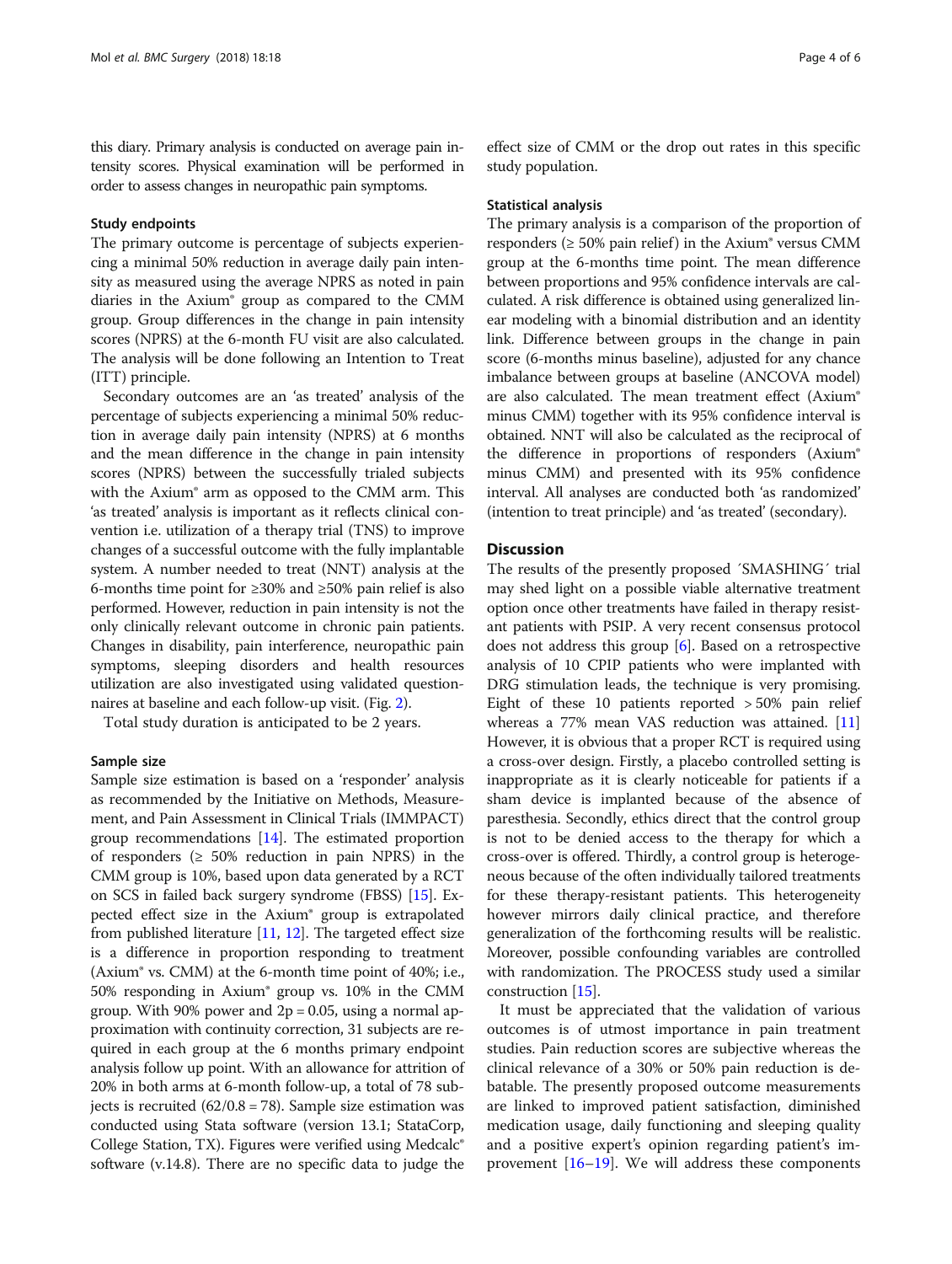<span id="page-4-0"></span>

| Study period                          |                    |                    |                 |                |              |                          |                  |
|---------------------------------------|--------------------|--------------------|-----------------|----------------|--------------|--------------------------|------------------|
|                                       | Enrollme<br>nt     | Allocation         | Post-allocation |                |              |                          | Close-out        |
|                                       | $-t1$              | Baseline           | $TNS*$          | 4 wk           | 3 mnth       | 6 mnth                   | 12 mnth          |
| Enrollment                            |                    |                    |                 |                |              |                          |                  |
| Eligibility screen                    | $\mathsf X$        |                    |                 |                |              |                          |                  |
| Informed consent                      | $\pmb{\mathsf{X}}$ |                    |                 |                |              |                          |                  |
| Randomization                         |                    | $\mathsf X$        |                 |                |              |                          |                  |
| Interventions                         |                    |                    |                 |                |              |                          |                  |
| <b>CMM</b>                            |                    |                    |                 |                |              |                          |                  |
| <b>Axium SCS</b>                      |                    |                    |                 |                |              |                          |                  |
| Assessments                           |                    |                    |                 |                |              |                          |                  |
| In/exclusion criteria                 | $\mathsf X$        |                    |                 |                |              |                          |                  |
| Medical history                       |                    | $\mathsf X$        |                 |                |              |                          |                  |
| Medication use                        |                    | X                  |                 |                | X            | X.                       | X                |
| Pain distribution                     |                    | X                  | X               | X              | X            | X.                       | X                |
| Pain (NPRS)                           |                    | X                  | X               | X.             | X            | $\mathsf{X}$             | X                |
| HrQol (EQ-5D)                         |                    | X                  |                 | X.             | $\mathsf{X}$ | X.                       | X                |
| Function (BPI)                        |                    | $\pmb{\mathsf{X}}$ |                 | X              | $\mathsf X$  | X                        | $\mathsf X$      |
| NeuP Pain (NPSI)                      |                    | $\mathsf X$        |                 | X.             | X.           | X.                       | X                |
| Sleep Quality                         |                    | X                  | X               | x              | X            | X                        | X                |
|                                       |                    | X                  |                 |                |              |                          | X                |
| <b>Extensive QST</b>                  |                    |                    |                 |                |              |                          |                  |
| <b>Bedside QST</b><br>Health Care Use |                    | X<br>$\mathsf X$   |                 |                | X            | X<br>$\mathsf X$         | X<br>$\mathsf X$ |
| Paresthesia                           |                    |                    | X               | Χ              |              | X                        | X                |
| Programming                           |                    |                    | X               | X              |              | X.                       | X                |
|                                       |                    |                    |                 |                |              | X                        | X                |
| Subject Satisfaction                  |                    |                    |                 |                |              |                          |                  |
| AE/SAE                                |                    |                    | $\overline{a}$  | $\overline{a}$ |              | $\overline{\phantom{a}}$ | $\overline{a}$   |

as well as other secondary outcomes as all of these issues are indispensable for a thorough efficacy analysis of any type of novel pain treatment.

### Update

Per 17-Jan-2017, sponsorship of the study has been transferred from St. Jude / Abbott to the Maxima Medical Center and primary investigator due to a slow inclusion rate. Analysis of the preliminary results of 18 patients enrolled from March 2015 to November 2016 is currently performed using repeated measures ANOVA on the primary outcome (number of patients with > 50% pain reduction and individual pain reduction). The original protocol did not describe regulations for interim analysis, but the authors will adhere to Bayesian approach as described in Li and Gates, 2013 [[20](#page-5-0)].